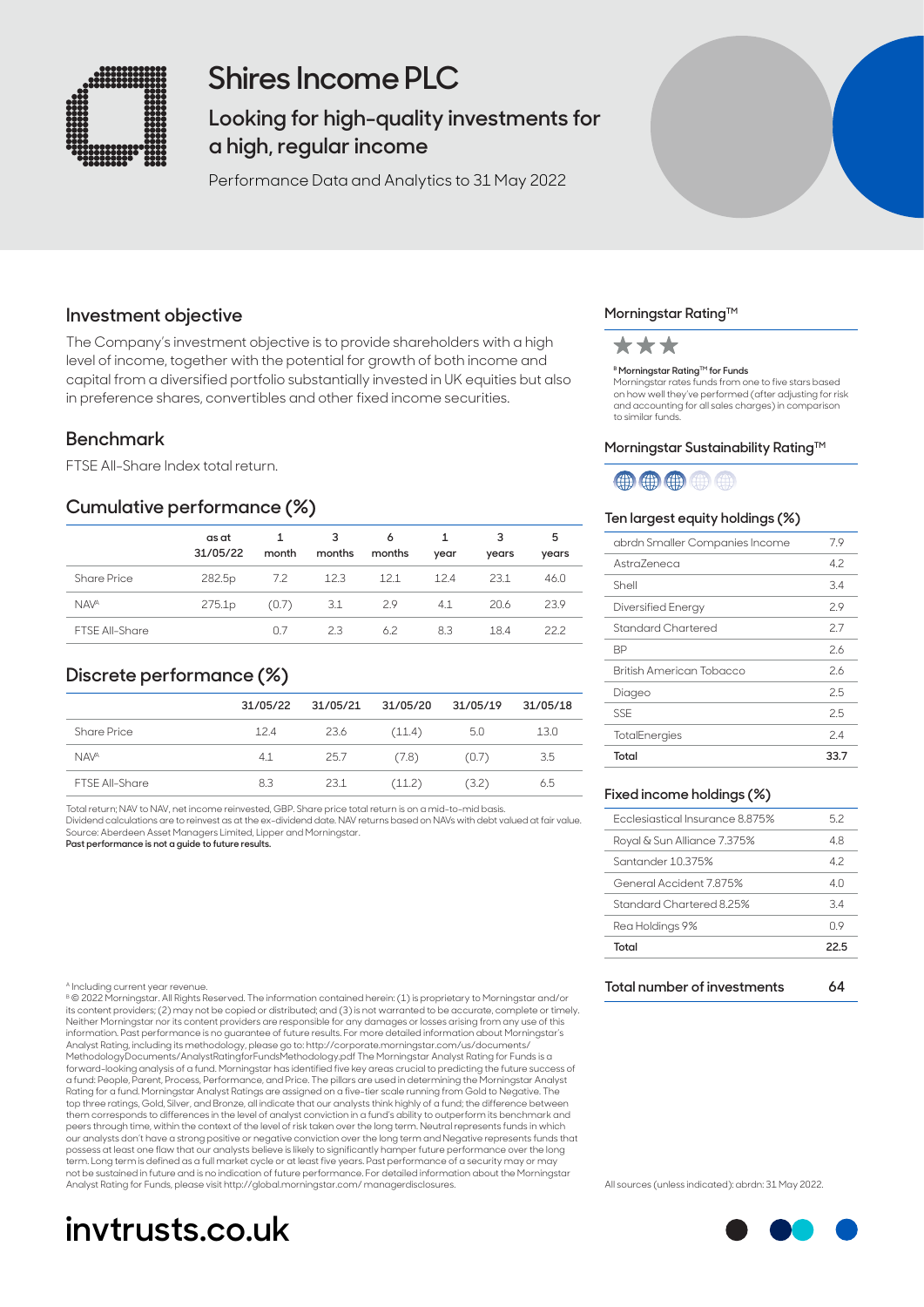## **Shires Income PLC**



### **1 Year Premium/Discount Chart (%)**

### **Fund managers' report**

#### **Market Commentary**

Central banks in the UK and US raised interest rates, as expected, to control high inflation amid a strong employment backdrop. The Federal Open Market Committee hiked the target range for its Federal Funds rate by 0.5%, to 0.75-1.00%, and confirmed plans to reduce the size of the Fed's balance sheet. Recent sharp interest-rate moves have prompted fears that the US economy could fall into recession, as the Fed signals that more rate rises are to come. April's US employment data remained strong although wage growth is slowing. Amid this mixed outlook, US Treasury bond and credit prices rose over the month. While the Bank of England Monetary Policy Committee raised rates by 0.25% to 1%, a third of MPC members voted for a 0.5% rise. Strong price rises are continuing, with April's consumer price inflation figure of 9% a 40-year record. Employment data was also strong, with the UK's jobless rate hitting a 48-year low of 3.7% in the first quarter of 2022.

Global stocks fell early in the month but then rebounded as data releases gave investors some comfort. There were small rises in the US, UK and Japan, although there was a modest decline in European shares. The MSCI AC World Index returned 0.19% in May (total return in US dollars). Investors remain fearful that economies will be harmed by high inflation and ongoing supply chain struggles amid China's strict policies to control Covid-19. In particular, markets fell sharply after the Fed hiked rates, as investors worried central banks' monetary tightening could push the US and other major economies into recession. Sentiment improved later in the month, leading to a rebound in stocks after a multi-week losing streak. Investors reacted positively to a moderation in US inflation, as well as strong earnings from the retail sector.

On a country level, the US finished the month slightly higher. However, high-tech stocks continued to struggle, with the NASDAQ Index closing in the red. In the UK, the blue-chip FTSE 100 Index rose, with the energy sector once again performing well. The mid- and small-cap FTSE 250 Index fell over the month. Commodity prices rose, with particularly sharp rises in energy. Brent crude closed over \$115 per barrel as the European Union agreed to ban most oil imports from Russia. Additionally, traders anticipate higher demand as China lifts coronavirus restrictions. Natural gas imports are not included in the latest embargo but prices of the commodity also jumped by double-digit percentages. Gold and precious metals bucked the trend, falling slightly over the month.

#### **Fund managers' report continues overleaf**

<sup>c</sup> Expressed as a percentage of average daily net assets for the year ended 31 March 2022. The Ongoing Charges<br>Figure (OCF) is the overall cost shown as a percentage of the value of the assets of the Company. It is made u Company or the cost of buying and selling stocks within the Company. The OCF can help you compare the annual<br>operating expenses of different Companies.<br>® Calculated using the Company's historic net dividends and month end

<sup>E</sup> The 'Active Share' percentage is a measure used to describe what proportion of the Company's holdings differ from<br>the benchmark index holdings.<br><sup>F</sup> Expressed as a percentage of total equities held divided by shareholde

<sup>6</sup> Net gearing is defined as a percentage, with net debt (total debt less cash/cash equivalents) divided by<br>shareholders' funds.





#### **Sector allocation (%)**

| Industrials            | 7.7   |
|------------------------|-------|
| Consumer Discretionary | 7.5   |
| Health Care            | 5.9   |
| Utilities              | 5.5   |
| Telecommunications     | 4.2   |
| <b>Basic Materials</b> | 40    |
| <b>Real Estate</b>     | 3.9   |
| Technology             | 1.0   |
| Total                  | 100.0 |

#### **Key information Calendar**

| Year end                     | 31 March                                                                                   |
|------------------------------|--------------------------------------------------------------------------------------------|
| Accounts published           | .June                                                                                      |
| Annual General<br>Meeting    | July                                                                                       |
| Dividend paid                | January, April,<br>July, October                                                           |
| <b>Fstablished</b>           | 1929                                                                                       |
| Fund manager                 | lain Pyle                                                                                  |
| Ongoing charges <sup>c</sup> | 114%                                                                                       |
| Annual management<br>fee     | 0.45% up to £100m<br>and 0.4% over<br>$£100m$ on net<br>assets and long<br>term borrowings |
| Premium/(Discount)           | 27%                                                                                        |
| Yield <sup>D</sup>           | 49%                                                                                        |
| Active share <sup>E</sup>    | 90.0%                                                                                      |
|                              |                                                                                            |

#### **Gearing (%)**

| Equities <sup>F</sup>  | (6.3) |
|------------------------|-------|
| Total net <sup>G</sup> | 21 R  |

#### **AIFMD Leverage Limits**

| Gross Notional | $\overline{2}5x$ |
|----------------|------------------|
| Commitment     |                  |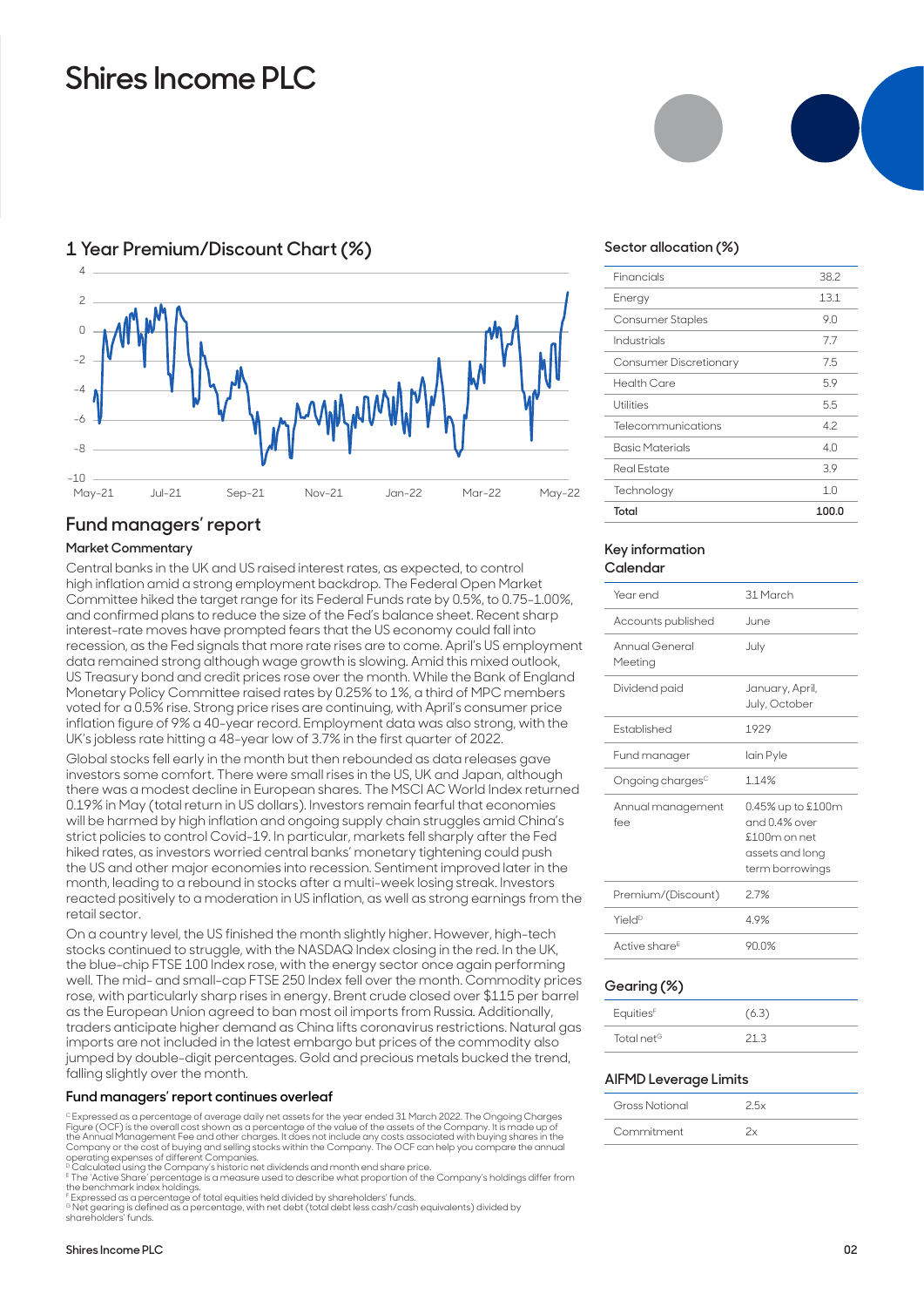## **Shires Income PLC**

### **Fund managers' report - continued**

#### **Performance**

The NAV of the company fell by 0.7% in the month, lagging the benchmark which rose by 0.7%. The equity portfolio (excluding the holding in the abrdn Smaller Companies Income Trust) outperformed the benchmark, returning +2.1%. However, this was offset by the preference shares, which declined in value by 3.5% as interest rates rose, detracting 1% from relative performance, and by the abrdn Smaller Companies Income Trust, which declined in value by 7%, detracting 0.9% from performance.

On a single stock basis, performance was led by our positions in the energy and financials sectors. Energy companies performed well as commodity prices rose through the month, with TOTAL up 19%, Energean 13% and Diversified Energy 5%. In financials, Standard Chartered rose by 13.5% after strong Q2 results and Ashmore increased in value by 12% from recent lows.

The largest detractors were utilities, with SSE (-5%) and Drax (-17%) lagging due to the threat of the UK government imposing a windfall tax. Howden Joinery also fell, -10%, due to rising concerns about the UK consumer. We see this as a risk, but Howden has high margins, is price-competitive and should manage any downturn well. Overall, the portfolio has very limited consumer exposure.

#### **Trading**

Towards the end of the month we made some small adjustments in order to enhance income from the portfolio. We trimmed the position in Entain, given large active weight and no current yield, and added to Diversified Energy where we see the high level of income as likely to continue to grow. We also topped up a number of recent underperformers in Ashmore and Intermediate Capital. In both cases, recent market moves have caused shares to pull back, but we remain convinced about the longer term quality of the businesses.

#### **Outlook**

After an already challenging year, market sentiment has taken a clearly more bearish turn in June. The combination of inflationary pressures on many companies and the resultant acceleration of rate rises from central banks has left investors concerned that we will be pushed into a recession. While many more recessions have been predicted than have actually occurred, there is an increasing chance of negative economic growth in our view. The signs are that the consumers are turning more cautious and that companies, who are still reporting robust earnings, are seeing the outlook deteriorate.

While that scenario seems difficult for investors, there are still reasons to be constructive. Firstly, valuations are already pricing in a fair amount of pain in many areas of the market, creating some opportunities for those willing to invest long term and ride through any trouble. Secondly, balance sheets are in good shape, with consumers and corporates having saved money in recent years. That means we shouldn't see too much distress even as growth slows, although we will need to be aware of the rising cost of debt and the pressure this can put on earnings.

When thinking about how to approach a potential (and it is still only potential!) recession, balance sheet strength is particularly important as it will allow companies to continue to pay dividends and allow us to stay invested for the longer term. In terms of portfolio construction, we are looking for stocks in two areas to deal with a period of high inflation and slowing growth. Firstly, those that are beneficiaries of inflation and where valuations are already low. Banks, which benefit from rising rates, and energy stocks, where cashflows are strong and valuations are low, fit in this category, along with real estate which tends to hold real value. Secondly, we are looking for high quality companies, with strong market positions in industries that will likely prove defensive, such as healthcare. Overall, the Shires portfolio has proven to be defensive in recent years, outperforming the market in down months. This is certainly helped by the preference shares which have much more stable capital value than equities and should again prove to be a defensive source of income.

**The risk outlined overleaf relating to gearing is particularly relevant to this trust, but should be read in conjunction with all warnings and comments given. Important information overleaf**



#### **Assets/Debt**

|                            | £'000    | %      |
|----------------------------|----------|--------|
| Equities (inc. Cnv's)      | 79.781   | 93.7   |
| Fixed Income               | 23,330   | 274    |
| <b>Total investments</b>   | 103.111  | 121.1  |
| Cash & cash<br>equivalents | 807      | 09     |
| Other net assets           | 177      | 02     |
| Debt                       | (18,941) | (22.2) |
| <b>Net Assets</b>          | 85.154   | 100.0  |

#### **Capital structure**

| Ordinary shares                      | 30.819.580 |
|--------------------------------------|------------|
| 3.5% Cumulative<br>Preference shares | 50,000     |

#### **Allocation of management fees and finance costs**

| Capital | 50% |
|---------|-----|
| Revenue | 50% |

#### **Trading details**

| <b>SHRS</b>                   |
|-------------------------------|
| GB0008052507                  |
| 0805250                       |
| J.P. Morgan<br>Cazenove       |
| CFEP, JPMS.NITE.<br>WINS, INV |
|                               |

## **i**

#### **Factsheet**

Receive the factsheet by email as soon as it is available by registering at www.invtrusts.co.uk/#signup www.shiresincome.co.uk

## $\mathscr{C}$

**Contact**

**Private investors** 

0808 500 4000

#### **Institutional investors**

InvestmentTrustInvestorRelations-UK@ abrdn.com

+44 (0)20 7463 5971 +44 (0)131 222 1863